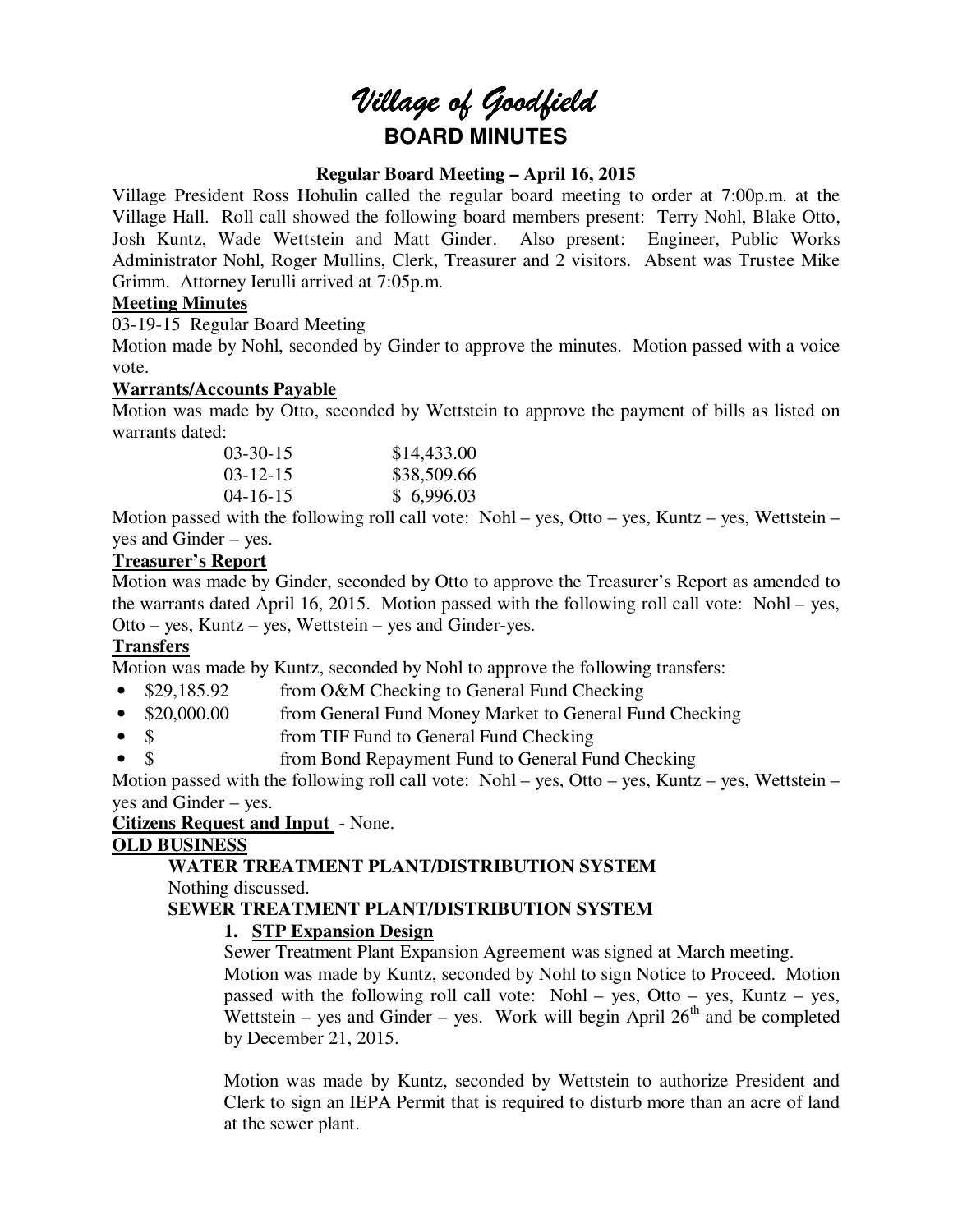Engineer Yockey's office sent in the NPDES renewal for the Village of Goodfield.

# **2. Trunk Sewer Improvements – Clearing Brush**

Nothing discussed.

# **Payment of outstanding invoices upon request of Village Engineer**

# None.

# **Goodfield Business Park**

Nothing discussed.

#### **Consolidated Election – April 7, 2015**

President Hohulin was re-elected along with Trustees Blake Otto and Matt Ginder.

# **Possible acquisition of decommissioned Ameren Substation**

A letter was sent to Ameren asking that they remediate the land by removing all PCB;s from the property. The Village has not heard back from Ameren.

#### **Garbage Collection Fees**

Motion was made by Nohl, seconded by Otto to approve the Goodfield Disposal Garbage Removal Agreement as presented. Motion passed with the following roll call vote: Nohl – yes, Otto – yes, Kuntz – yes, Wettstein – yes and Ginder –yes.

## **Codebook Change Sec. 6.113 – Ordinance 15-01**

Motion was made by Kuntz, seconded by Wettstein to approve Ordinance 15-01, an ordinance amending chapter 6 of the Village Code. Motion passed with the following roll call vote: Nohl – yes, Otto – yes, Kuntz – yes, Wettstein – yes and Ginder –yes.

# **Codebook Change Sec. 10.601D – Ordinance 15-02**

Motion was made by Ginder, seconded by Nohl to approve Ordinance 15-02, an ordinance amending Chapter 10, Article VI, Section 10.601 of the Village Code. Motion passed with the following roll call vote: Nohl – yes, Otto – yes, Kuntz – yes, Wettstein – yes and Ginder –yes.

# **Street Repair Drive Through**

Engineer Yockey brought documents and drawings showing the roads that need to be seal coated and overlaid. Seal coat streets: Birkey – RR to Robinson, Birkey – Robinson to Gail, Guth – Fisk to Robinson, Harrison – Route 150 to RR, Harrison – Fisk to Robinson, Cleveland – Fisk to Robinson, Cleveland – 260' north of Robinson to Raymond, Raymond – Cleveland to Route 117, Maple – Route 150 to Cul-de-sac and E Martin Drive – Village limits to Village limits. Optional seal coat work would be DMI Drive – 1310' south of Route 150 to Route 150 and Timberline Road – 480' east of Village limits to Village limits.

Overlay streets: Robinson – Route 117 to east end millings excavation repair. Optional work would be Grimm Road – Village limits to Village limits.

Motion was made by Nohl, seconded by Wettstein to approve an IDOT resolution to spend \$100,000 out of MFT Funds and the remainder would be paid out of other funds. Also to give President and Clerk authority to sign documents. Motion passed with the following roll call vote: Nohl – yes, Otto – yes, Kuntz – yes, Wettstein – yes and Ginder - yes.

Also discussed was the fact that CNH is tearing up Village Roads with their tractors. PWA Josh Nohl will prepare a letter to CNH addressing this problem.

# **Possible Annexation**

Nothing discussed.